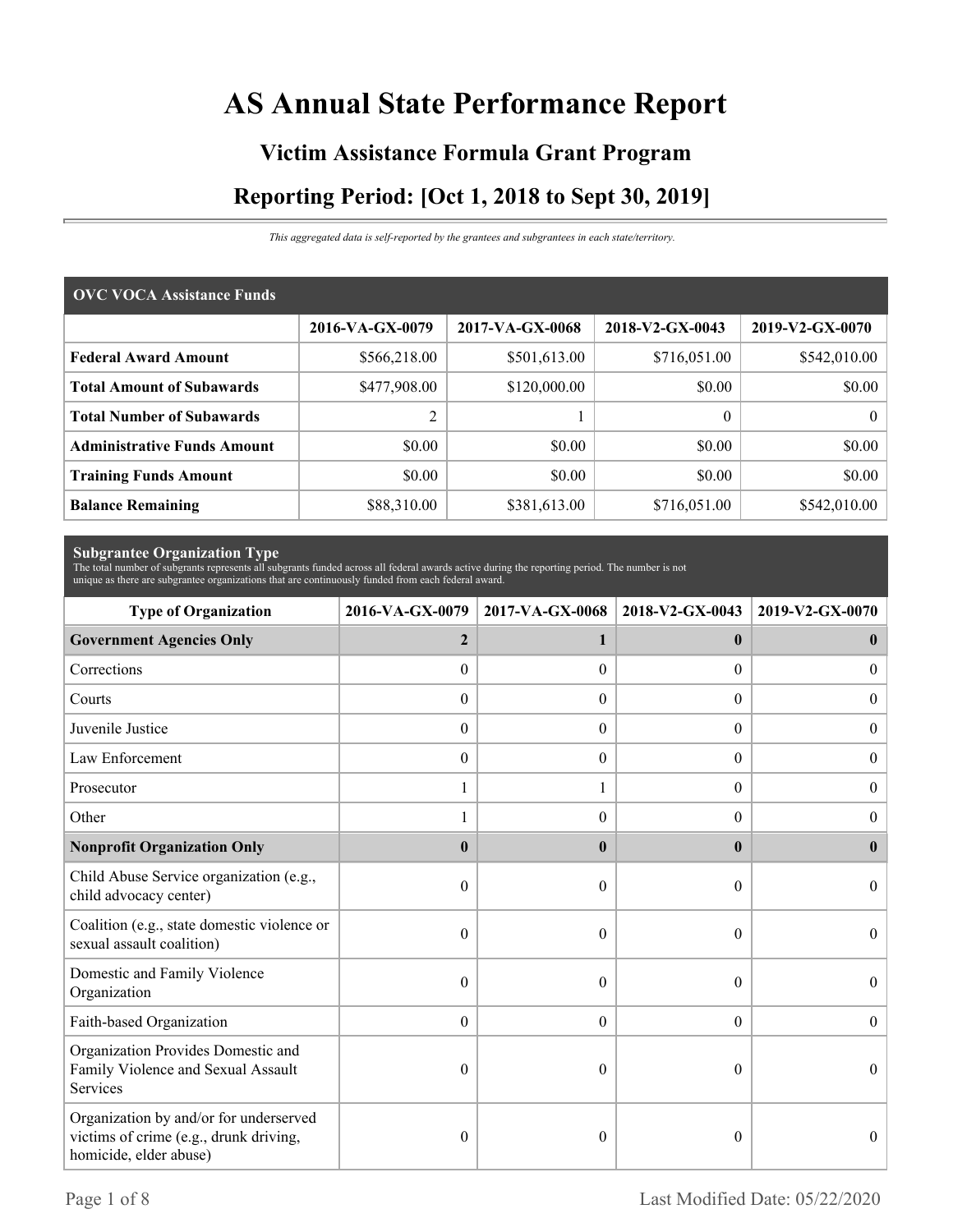| Sexual Assault Services organization<br>(e.g., rape crisis center)                                        | $\boldsymbol{0}$ | $\theta$         | $\theta$         | $\overline{0}$   |
|-----------------------------------------------------------------------------------------------------------|------------------|------------------|------------------|------------------|
| Multiservice agency                                                                                       | $\boldsymbol{0}$ | $\boldsymbol{0}$ | $\boldsymbol{0}$ | $\boldsymbol{0}$ |
| Other                                                                                                     | $\boldsymbol{0}$ | $\overline{0}$   | $\boldsymbol{0}$ | $\boldsymbol{0}$ |
| <b>Federally Recognized Tribal</b><br>Governments, Agencies, and<br><b>Organizations Only</b>             | $\boldsymbol{0}$ | $\boldsymbol{0}$ | $\bf{0}$         | $\mathbf{0}$     |
| Child Abuse Service organization (e.g.,<br>child advocacy center)                                         | $\boldsymbol{0}$ | $\theta$         | $\theta$         | $\overline{0}$   |
| Court                                                                                                     | $\boldsymbol{0}$ | $\theta$         | $\overline{0}$   | $\overline{0}$   |
| Domestic and Family Violence<br>organization                                                              | $\boldsymbol{0}$ | $\theta$         | $\theta$         | $\overline{0}$   |
| Faith-based organization                                                                                  | $\boldsymbol{0}$ | $\boldsymbol{0}$ | $\boldsymbol{0}$ | $\boldsymbol{0}$ |
| Juvenile justice                                                                                          | $\boldsymbol{0}$ | $\overline{0}$   | $\boldsymbol{0}$ | $\boldsymbol{0}$ |
| Law Enforcement                                                                                           | $\boldsymbol{0}$ | $\theta$         | $\theta$         | $\mathbf{0}$     |
| Organization provides domestic and<br>family violence and sexual assault<br>services                      | $\boldsymbol{0}$ | $\mathbf{0}$     | $\theta$         | $\overline{0}$   |
| Prosecutor                                                                                                | $\boldsymbol{0}$ | $\theta$         | $\overline{0}$   | $\boldsymbol{0}$ |
| Sexual Assault Services organization<br>(e.g., rape crisis center)                                        | $\boldsymbol{0}$ | $\theta$         | $\theta$         | $\overline{0}$   |
| Other justice-based agency                                                                                | $\boldsymbol{0}$ | $\boldsymbol{0}$ | $\boldsymbol{0}$ | $\boldsymbol{0}$ |
| Other agency that is NOT justice-based<br>(e.g., human services, health, education)                       | $\boldsymbol{0}$ | $\theta$         | $\theta$         | $\boldsymbol{0}$ |
| Organization by and/or for a specific<br>traditionally underserved community                              | $\mathbf{0}$     | $\theta$         | $\theta$         | $\overline{0}$   |
| Organization by and/or for underserved<br>victims of crime (e.g., drunk driving<br>homicide, elder abuse) | $\boldsymbol{0}$ | $\boldsymbol{0}$ | $\Omega$         | $\theta$         |
| Other                                                                                                     | $\boldsymbol{0}$ | $\boldsymbol{0}$ | $\boldsymbol{0}$ | $\boldsymbol{0}$ |
| <b>Campus Organizations Only</b>                                                                          | $\pmb{0}$        | $\bf{0}$         | $\bf{0}$         | $\bf{0}$         |
| Campus-based victims services                                                                             | $\boldsymbol{0}$ | $\overline{0}$   | $\overline{0}$   | $\boldsymbol{0}$ |
| Law enforcement                                                                                           | $\boldsymbol{0}$ | $\mathbf{0}$     | $\overline{0}$   | $\boldsymbol{0}$ |
| Physical or mental health service<br>program                                                              | $\boldsymbol{0}$ | $\overline{0}$   | $\overline{0}$   | $\boldsymbol{0}$ |
| Other                                                                                                     | $\boldsymbol{0}$ | $\mathbf{0}$     | $\overline{0}$   | $\mathbf{0}$     |
| <b>Total Number of Subawards</b>                                                                          | $\mathbf{2}$     |                  | $\bf{0}$         | $\boldsymbol{0}$ |

\*This number is not unique across fiscal years as there are subgrantee organizations that are funded from multiple federal awards.

| <b>Subaward Purpose</b><br>A single SAR can select multiple purposes. Numbers are not unique |                                                                 |  |
|----------------------------------------------------------------------------------------------|-----------------------------------------------------------------|--|
|                                                                                              | 2016-VA-GX-0079 2017-VA-GX-0068 2018-V2-GX-0043 2019-V2-GX-0070 |  |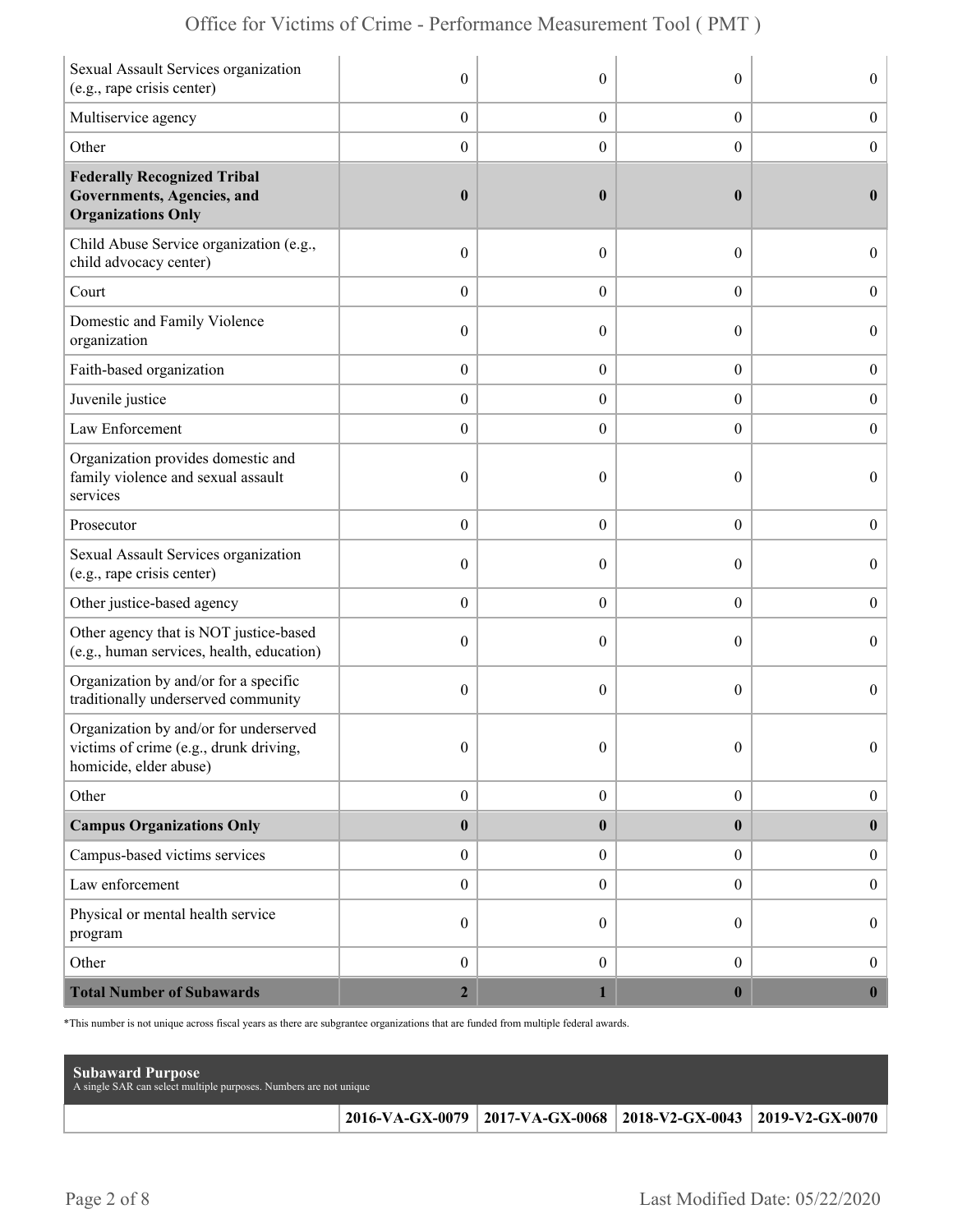| A. Continue a VOCA-funded victim<br>project funded in a previous year                  |          |  |  |
|----------------------------------------------------------------------------------------|----------|--|--|
| B. Expand or enhance an existing project<br>not funded by VOCA in the previous<br>year |          |  |  |
| C. Start up a new victim services project                                              | 0        |  |  |
| D. Start up a new Native American<br>victim services project                           |          |  |  |
| E. Expand or enhance an existing <b>Native</b><br><b>American</b> project              | $^{(1)}$ |  |  |

**VOCA and Match Funds** A single SAR can select multiple service types. Numbers are not unique

|                                                              | 2016-VA-GX-0079 | $\mid$ 2017-VA-GX-0068 $\mid$ 2018-V2-GX-0043 |   | 2019-V2-GX-0070 |
|--------------------------------------------------------------|-----------------|-----------------------------------------------|---|-----------------|
| A.INFORMATION & REFERRAL                                     | $\overline{2}$  |                                               | 0 |                 |
| <b>B.PERSONAL</b><br>ADVOCACY/ACCOMPANIMENT                  |                 |                                               | 0 |                 |
| <b>C.EMOTIONAL SUPPORT OR</b><br><b>SAFETY SERVICES</b>      | ↑               |                                               |   |                 |
| <b>D.SHELTER/HOUSING SERVICES</b>                            | $\overline{2}$  |                                               | 0 |                 |
| E.CRIMINAL/CIVIL JUSTICE<br><b>SYSTEM ASSISTANCE</b>         | $\mathfrak{D}$  |                                               |   |                 |
| <b>F. ASSISTANCE IN FILING</b><br><b>COMPENSATION CLAIMS</b> | C               |                                               | 0 |                 |

| <b>Priority and Underserved Requirements</b> |                 |                 |                 |                 |  |  |  |
|----------------------------------------------|-----------------|-----------------|-----------------|-----------------|--|--|--|
| <b>Priority Area</b>                         | 2016-VA-GX-0079 | 2017-VA-GX-0068 | 2018-V2-GX-0043 | 2019-V2-GX-0070 |  |  |  |
| <b>Child Abuse</b>                           |                 |                 |                 |                 |  |  |  |
| <b>Total Amount</b>                          | \$119,476.00    | \$30,000.00     | \$0.00          | \$0.00          |  |  |  |
| % of Total Federal Award                     | 21.00 %         | $6.00\%$        |                 |                 |  |  |  |
| <b>Domestic and Family Violence</b>          |                 |                 |                 |                 |  |  |  |
| <b>Total Amount</b>                          | \$119,477.00    | \$30,000.00     | \$0.00          | \$0.00          |  |  |  |
| % of Total Federal Award                     | 21.00 %         | $6.00\%$        |                 |                 |  |  |  |
| <b>Sexual Assault</b>                        |                 |                 |                 |                 |  |  |  |
| <b>Total Amount</b>                          | \$119,476.00    | \$30,000.00     | \$0.00          | \$0.00          |  |  |  |
| % of Total Federal Award                     | 21.00 %         | $6.00\%$        |                 |                 |  |  |  |
| <b>Underserved</b>                           |                 |                 |                 |                 |  |  |  |
| <b>Total Amount</b>                          | \$119,477.00    | \$30,000.00     | \$0.00          | \$0.00          |  |  |  |
| % of Total Federal Award                     | 21.00 %         | $6.00\%$        |                 |                 |  |  |  |

| <b>Budget and Staffing</b>  |                                                                 |  |
|-----------------------------|-----------------------------------------------------------------|--|
| <b>Staffing Information</b> | 2016-VA-GX-0079 2017-VA-GX-0068 2018-V2-GX-0043 2019-V2-GX-0070 |  |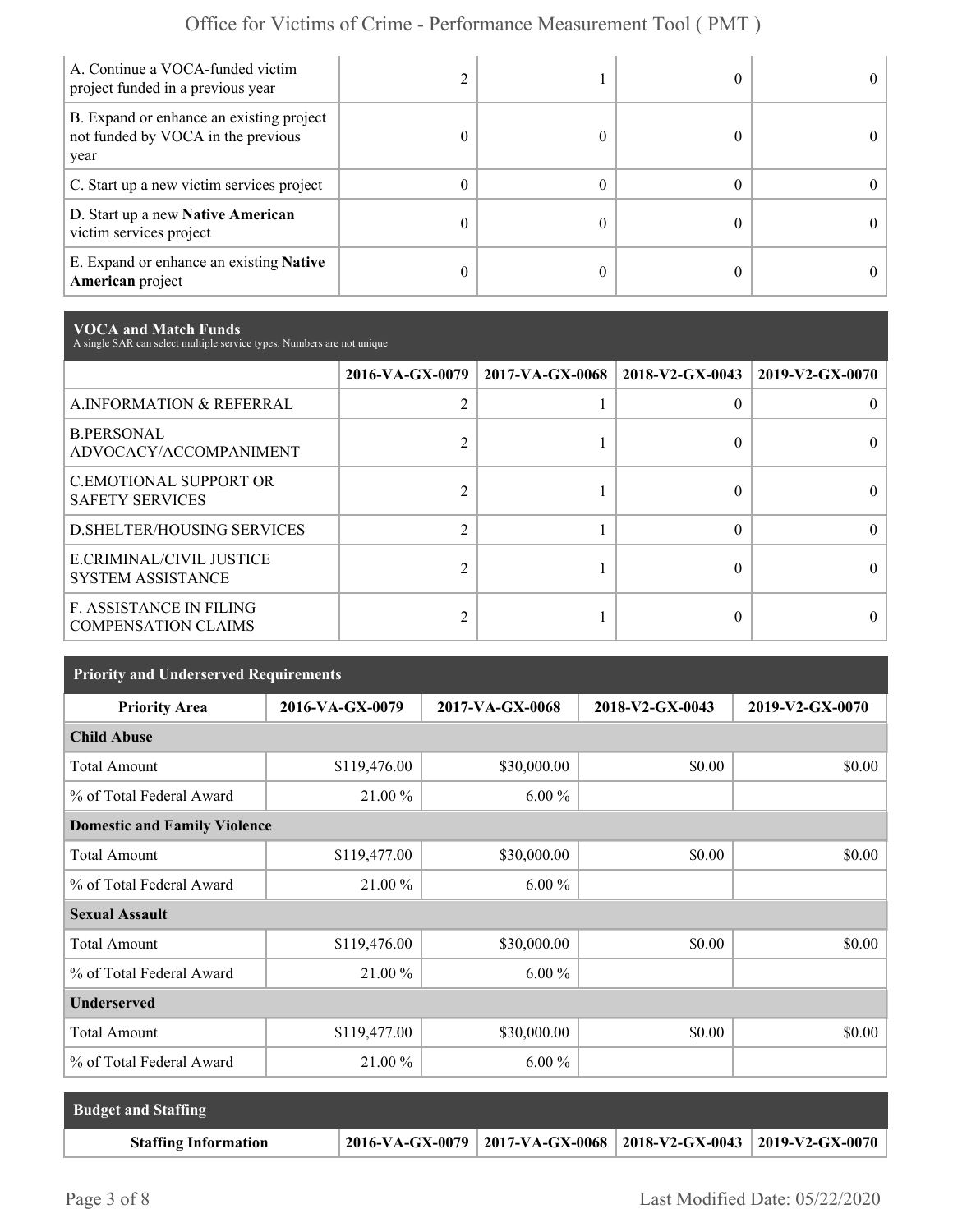| Total number of paid staff for all<br>subgrantee victimization program and/or<br>services                                                            | 9        |          |  |
|------------------------------------------------------------------------------------------------------------------------------------------------------|----------|----------|--|
| Number of staff hours funded through<br>this VOCA award (plus match) for<br>subgrantee's victimization programs<br>and/or services                   | 14       | 80       |  |
| Total number of volunteer staff<br>supporting the work of this VOCA award<br>(plus match) for subgrantee's<br>victimization programs and/or services | $\Omega$ | $\Omega$ |  |
| Number of volunteer hours supporting<br>the work of this VOCA award (plus<br>match) for subgrantee's victimization<br>programs and/or services       | $\theta$ |          |  |

#### **AGGREGATED SUBGRANTEE PERFORMANCE MEASURE DATA**

**Victimization Type**

|                                                                                               | Number of                                                                          | <b>Number of Individuals Who Actually Received Services</b><br><b>Based on a Presenting Victimization</b> |                           |                           |                           |                                  |  |
|-----------------------------------------------------------------------------------------------|------------------------------------------------------------------------------------|-----------------------------------------------------------------------------------------------------------|---------------------------|---------------------------|---------------------------|----------------------------------|--|
| <b>Victimization Type</b>                                                                     | <b>Subgrantees Indicating</b><br><b>Intent to Serve This</b><br><b>Victim Type</b> | <b>Quarter</b><br>1 Total                                                                                 | <b>Ouarter</b><br>2 Total | <b>Ouarter</b><br>3 Total | <b>Ouarter</b><br>4 Total | Per<br><b>Quarter</b><br>Average |  |
| <b>Adult Physical Assault (includes</b><br><b>Aggravated and Simple Assault)</b>              | 1                                                                                  | 10                                                                                                        | $\theta$                  | $\theta$                  | $\Omega$                  | 2                                |  |
| <b>Adult Sexual Assault</b>                                                                   | 1                                                                                  | $\overline{0}$                                                                                            | $\mathbf{0}$              | $\overline{0}$            | $\theta$                  | $\overline{0}$                   |  |
| Adults Sexually Abused/Assaulted as<br>Children                                               | 1                                                                                  | $\theta$                                                                                                  | $\theta$                  | $\boldsymbol{0}$          | $\theta$                  | $\Omega$                         |  |
| Arson                                                                                         | $\boldsymbol{0}$                                                                   | $\boldsymbol{0}$                                                                                          | $\boldsymbol{0}$          | $\boldsymbol{0}$          | $\boldsymbol{0}$          | $\overline{0}$                   |  |
| Bullying (Verbal, Cyber or Physical)                                                          | 1                                                                                  | $\overline{0}$                                                                                            | $\boldsymbol{0}$          | $\overline{0}$            | $\overline{0}$            | $\boldsymbol{0}$                 |  |
| <b>Burglary</b>                                                                               | $\mathbf{0}$                                                                       | $\boldsymbol{0}$                                                                                          | $\mathbf{0}$              | $\boldsymbol{0}$          | $\overline{0}$            | $\boldsymbol{0}$                 |  |
| Child Physical Abuse or Neglect                                                               | 1                                                                                  | $\theta$                                                                                                  | $\mathbf{0}$              | $\overline{0}$            | 6                         | 1                                |  |
| Child Pornography                                                                             | $\mathbf{1}$                                                                       | $\overline{0}$                                                                                            | $\mathbf{0}$              | $\overline{0}$            | $\overline{0}$            | $\overline{0}$                   |  |
| Child Sexual Abuse/Assault                                                                    | 1                                                                                  | $\overline{0}$                                                                                            | 7                         | $\overline{2}$            | 1                         | $\overline{2}$                   |  |
| Domestic and/or Family Violence                                                               | 1                                                                                  | 25                                                                                                        | 62                        | 36                        | 29                        | 38                               |  |
| <b>DUI/DWI</b> Incidents                                                                      | $\mathbf{0}$                                                                       | $\overline{0}$                                                                                            | $\mathbf{0}$              | $\boldsymbol{0}$          | $\theta$                  | $\boldsymbol{0}$                 |  |
| Elder Abuse or Neglect                                                                        | 1                                                                                  | $\theta$                                                                                                  | $\overline{2}$            | $\mathbf{1}$              | 1                         | $\mathbf{1}$                     |  |
| Hate Crime:<br>Racial/Religious/Gender/ Sexual<br>Orientation/Other (Explanation<br>Required) | $\theta$                                                                           | $\Omega$                                                                                                  | $\theta$                  | $\boldsymbol{0}$          | $\theta$                  | $\overline{0}$                   |  |
| Human Trafficking: Labor                                                                      | $\mathbf{1}$                                                                       | $\boldsymbol{0}$                                                                                          | $\mathbf{0}$              | $\boldsymbol{0}$          | $\theta$                  | $\boldsymbol{0}$                 |  |
| Human Trafficking: Sex                                                                        | 1                                                                                  | $\mathbf{0}$                                                                                              | $\mathbf{0}$              | $\boldsymbol{0}$          | $\theta$                  | $\overline{0}$                   |  |
| Identity Theft/Fraud/Financial Crime                                                          | $\mathbf{0}$                                                                       | $\boldsymbol{0}$                                                                                          | $\boldsymbol{0}$          | $\boldsymbol{0}$          | $\boldsymbol{0}$          | $\boldsymbol{0}$                 |  |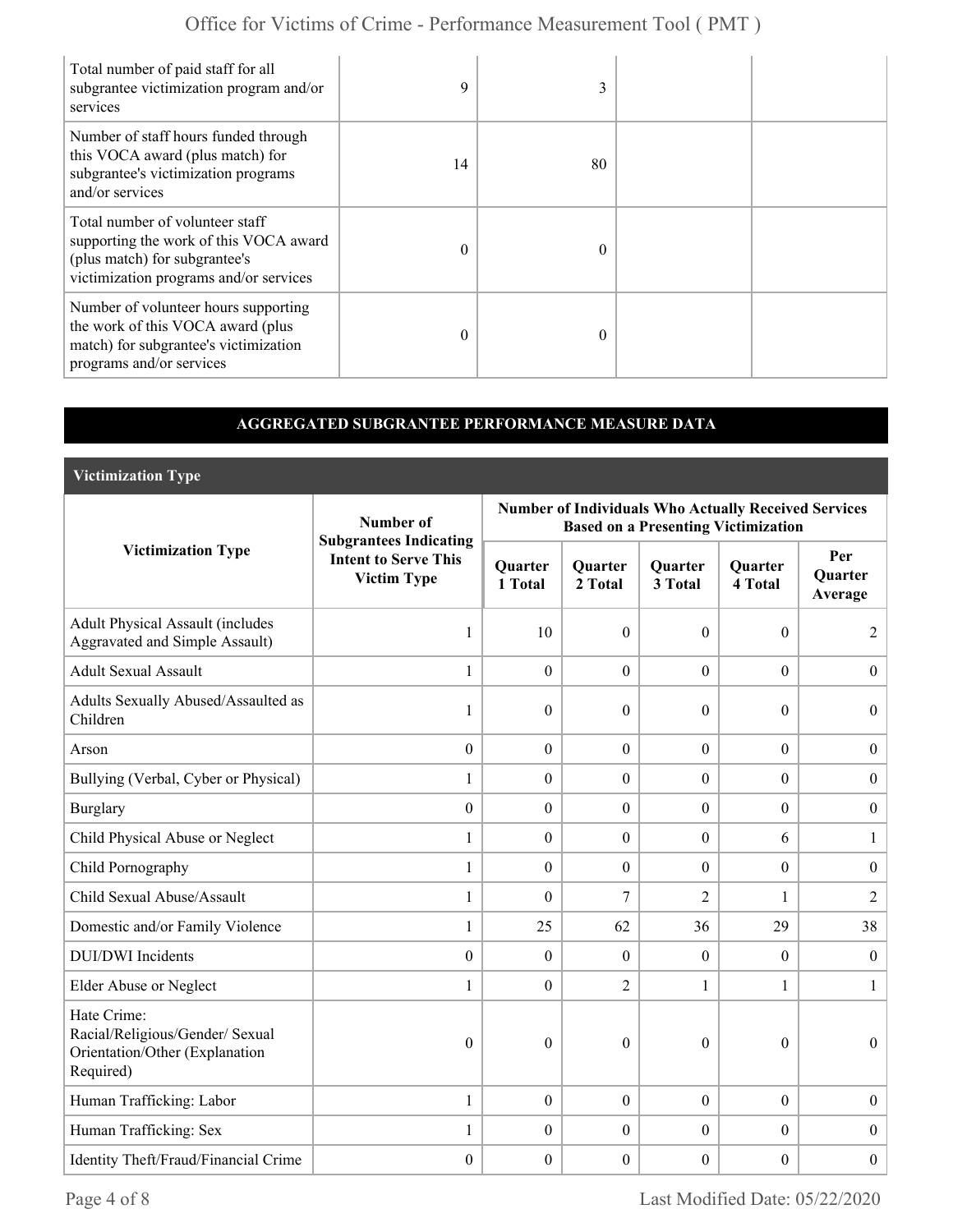| Kidnapping (non-custodial)                           |          | $\boldsymbol{0}$ | 0        | $\theta$     | $\theta$ | $\theta$       |
|------------------------------------------------------|----------|------------------|----------|--------------|----------|----------------|
| Kidnapping (custodial)                               |          | $\boldsymbol{0}$ | 0        | $\theta$     | $\theta$ | $\theta$       |
| Mass Violence<br>(Domestic/International)            | $\Omega$ | $\mathbf{0}$     | $\theta$ | $\theta$     | $\Omega$ | $\Omega$       |
| Other Vehicular Victimization (e.g.,<br>Hit and Run) |          | $\boldsymbol{0}$ | 0        | $\theta$     | $\theta$ | $\theta$       |
| Robbery                                              | $\Omega$ | $\theta$         | $\theta$ | $\theta$     | $\Omega$ | $\theta$       |
| Stalking/Harassment                                  |          | $\theta$         | $\theta$ | $\theta$     | $\Omega$ | $\theta$       |
| <b>Survivors of Homicide Victims</b>                 |          | $\theta$         | $\theta$ | $\theta$     | $\theta$ | $\theta$       |
| Teen Dating Victimization                            |          | $\boldsymbol{0}$ | 0        | $\mathbf{0}$ | $\theta$ | $\theta$       |
| Terrorism (Domestic/International)                   | $\Omega$ | $\theta$         | $\Omega$ | $\Omega$     | $\Omega$ | $\theta$       |
| Other                                                | $\theta$ | $\boldsymbol{0}$ | 0        | $\mathbf{0}$ | $\theta$ | $\overline{0}$ |

#### **Special Classifications of Individuals**

|                                                           | <b>Number of Individuals Self Reporting a Special Classification</b> |                                  |                           |                                  |                        |  |
|-----------------------------------------------------------|----------------------------------------------------------------------|----------------------------------|---------------------------|----------------------------------|------------------------|--|
| <b>Special Classifications of Individuals</b>             | <b>Quarter 1</b><br><b>Total</b>                                     | <b>Quarter 2</b><br><b>Total</b> | Quarter 3<br><b>Total</b> | <b>Quarter 4</b><br><b>Total</b> | Per Quarter<br>Average |  |
| Deaf/Hard of Hearing                                      | $\theta$                                                             | $\theta$                         | $\theta$                  | 0                                |                        |  |
| Homeless                                                  | $\theta$                                                             | $\Omega$                         | $\Omega$                  | 4                                |                        |  |
| Immigrants/Refugees/Asylum Seekers                        | $\theta$                                                             | $\Omega$                         | $\Omega$                  | $\theta$                         |                        |  |
| <b>LGBTQ</b>                                              | $\theta$                                                             | $\Omega$                         | $\Omega$                  | $\boldsymbol{0}$                 |                        |  |
| Veterans                                                  | $\theta$                                                             | $\Omega$                         | $\Omega$                  | $\theta$                         | $\theta$               |  |
| Victims with Disabilities: Cognitive/<br>Physical /Mental | $\mathbf{0}$                                                         | $\theta$                         | $\theta$                  | 0                                | $_{0}$                 |  |
| Victims with Limited English Proficiency                  | 25                                                                   | 71                               | 39                        | 33                               | 236                    |  |
| Other                                                     | $\mathbf{0}$                                                         | $\theta$                         | $\theta$                  | 0                                | $_{0}$                 |  |

# **General Award Information** Activities Conducted at the Subgrantee Level **Number | Percent** | Number | Percent Total number of individuals who received services during the Fiscal Year. 182 Total number of anonymous contacts who received services during the Fiscal Year 0 Number of new individuals who received services from your state for the first time during the Fiscal Year. 182 100.00 % Of the clients who received services, how many presented with more than one type of victimization during the Fiscal Year? 89.56 % Number of individuals assisted with a victim compensation application during the Fiscal Year. 0

| <b>Demographics</b>                                  |               |          |  |
|------------------------------------------------------|---------------|----------|--|
| Demographic Characteristic of New Individuals Served | <b>Number</b> | Percent  |  |
| <b>Race/Ethinicity</b>                               |               |          |  |
| American Indian or Alaska Native                     | $\Omega$      | $0.00\%$ |  |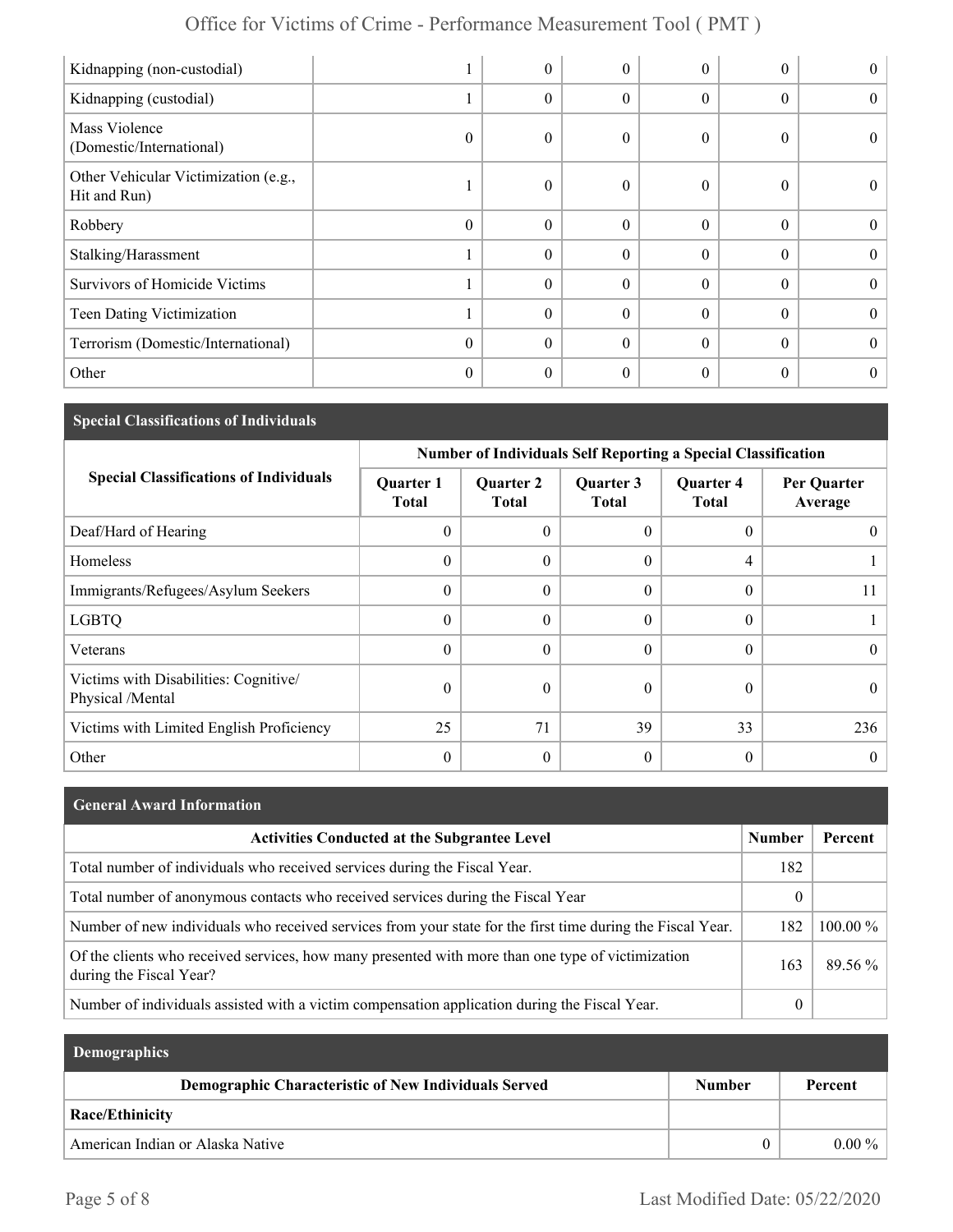| Asian                                     | 12               | 6.59%      |
|-------------------------------------------|------------------|------------|
| <b>Black or African American</b>          | $\boldsymbol{0}$ | $0.00\,\%$ |
| Hispanic or Latino                        | $\mathbf{0}$     | $0.00\,\%$ |
| Native Hawaiian or Other Pacific Islander | 170              | 93.41 %    |
| White Non-Latino or Caucasian             | $\boldsymbol{0}$ | $0.00\,\%$ |
| Some Other Race                           | $\mathbf{0}$     | $0.00\,\%$ |
| <b>Multiple Races</b>                     | $\boldsymbol{0}$ | $0.00\,\%$ |
| Not Reported                              | $\boldsymbol{0}$ | $0.00 \%$  |
| Not Tracked                               | $\boldsymbol{0}$ | $0.00\,\%$ |
| <b>Race/Ethnicity Total</b>               | 182              |            |
| <b>Gender Identity</b>                    |                  |            |
| Male                                      | 43               | 23.63 %    |
| Female                                    | 139              | 76.37%     |
| Other                                     | $\boldsymbol{0}$ | $0.00\,\%$ |
| Not Reported                              | $\mathbf{0}$     | $0.00\,\%$ |
| Not Tracked                               | $\boldsymbol{0}$ | $0.00\,\%$ |
| <b>Gender Total</b>                       | 182              |            |
| Age                                       |                  |            |
| Age 0-12                                  | 56               | 30.77 %    |
| Age 13-17                                 | 43               | 23.63 %    |
| Age 18-24                                 | 23               | 12.64 %    |
| Age 25-59                                 | 52               | 28.57%     |
| Age 60 and Older                          | 8                | 4.40 %     |
| Not Reported                              | $\boldsymbol{0}$ | $0.00\,\%$ |
| Not Tracked                               | $\mathbf{0}$     | $0.00\,\%$ |
| <b>Age Total</b>                          | 182              |            |

| <b>Direct Services</b>          |                                                                                 |                                                                  |                                                                           |                         |
|---------------------------------|---------------------------------------------------------------------------------|------------------------------------------------------------------|---------------------------------------------------------------------------|-------------------------|
| <b>Service Area</b>             | # of Subgrantees<br><b>That Provided</b><br><b>Services in This</b><br>Category | # of<br><b>Individuals/Contacts</b><br><b>Receiving Services</b> | <b>Specific Service</b>                                                   | Frequency<br>of Service |
|                                 |                                                                                 |                                                                  | Enter the number of times services were<br>provided in each subcategory.  | $\theta$                |
|                                 |                                                                                 |                                                                  | A1. Information about the criminal<br>justice process                     | 148                     |
| A. Information $\&$<br>Referral |                                                                                 | 182                                                              | A2. Information about victim rights, how<br>to obtain notifications, etc. | 169                     |
|                                 |                                                                                 |                                                                  | A3. Referral to other victim service<br>programs                          | 135                     |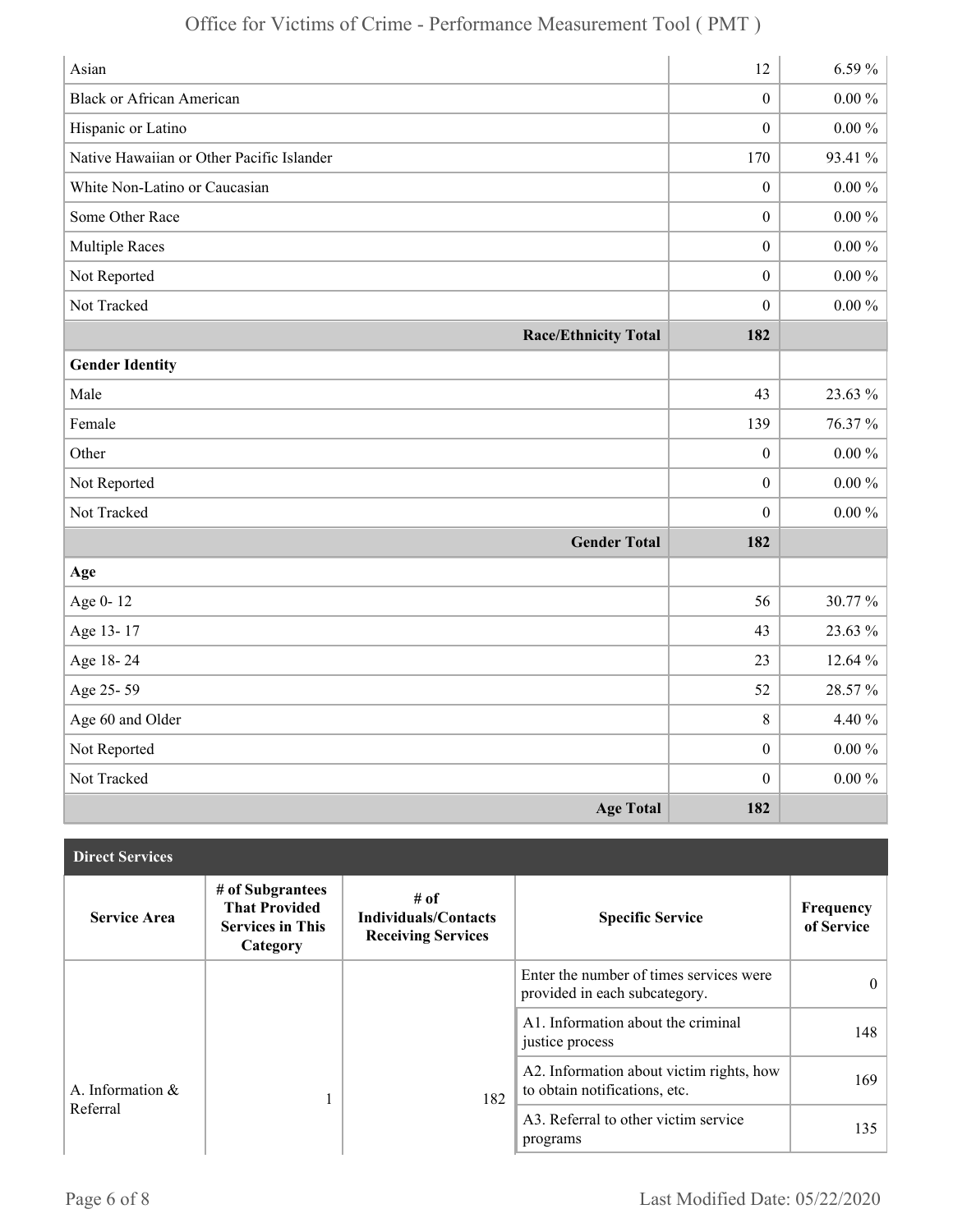|                                                  |   |     | A4. Referral to other services, supports,<br>and resources (includes legal, medical,<br>faith-based organizations, address<br>confidentiality programs, etc.) | 169              |
|--------------------------------------------------|---|-----|---------------------------------------------------------------------------------------------------------------------------------------------------------------|------------------|
| <b>B.</b> Personal<br>Advocacy/<br>Accompaniment |   | 173 | Enter the number of times services were<br>provided in each subcategory.                                                                                      | $\overline{0}$   |
|                                                  |   |     | B1. Victim advocacy/accompaniment to<br>emergency medical care                                                                                                | 36               |
|                                                  |   |     | B2. Victim advocacy/accompaniment to<br>medical forensic exam                                                                                                 | $\overline{0}$   |
|                                                  |   |     | B3. Law enforcement interview<br>advocacy/accompaniment                                                                                                       | 61               |
|                                                  | 1 |     | B4. Individual advocacy (e.g., assistance<br>in applying for public benefits, return of<br>personal property or effects)                                      | 36               |
|                                                  |   |     | B5. Performance of medical or<br>nonmedical forensic exam or interview<br>or medical evidence collection                                                      | 4                |
|                                                  |   |     | B6. Immigration assistance (e.g., special<br>visas, continued presence application,<br>and other immigration relief)                                          | 22               |
|                                                  |   |     | B7. Intervention with employer, creditor,<br>landlord, or academic institution                                                                                | $\overline{4}$   |
|                                                  |   |     | B8. Child or dependent care assistance<br>(includes coordination of services)                                                                                 | 7                |
|                                                  |   |     | B9. Transportation assistance (includes<br>coordination of services)                                                                                          | 173              |
|                                                  |   |     | B10. Interpreter services                                                                                                                                     | 10               |
| C. Emotional<br><b>Support or Safety</b>         | 1 | 146 | Enter the number of times services were<br>provided in each subcategory.                                                                                      | $\boldsymbol{0}$ |
|                                                  |   |     | C1. Crisis intervention (in-person,<br>includes safety planning, etc.)                                                                                        | 132              |
|                                                  |   |     | C2. Hotline/crisis line counseling                                                                                                                            | 16               |
|                                                  |   |     | C3. On-scene crisis response (e.g.,<br>community crisis response)                                                                                             | 26               |
| Services                                         |   |     | C4. Individual counseling                                                                                                                                     | 146              |
|                                                  |   |     | C5. Support groups (facilitated or peer)                                                                                                                      | 36               |
|                                                  |   |     | C6. Other Therapy (traditional, cultural,<br>or alternative healing; art, writing, or<br>play therapy, etc.)                                                  | 23               |
|                                                  |   |     | C7. Emergency financial assistance                                                                                                                            | 37               |
|                                                  |   |     | Enter the number of times services were<br>provided in each subcategory.                                                                                      | $\boldsymbol{0}$ |
| D. Shelter/Housing                               |   |     | D1. Emergency shelter or safe house                                                                                                                           | 117              |
| Services                                         | 1 | 157 | D2. Transitional housing                                                                                                                                      | 28               |